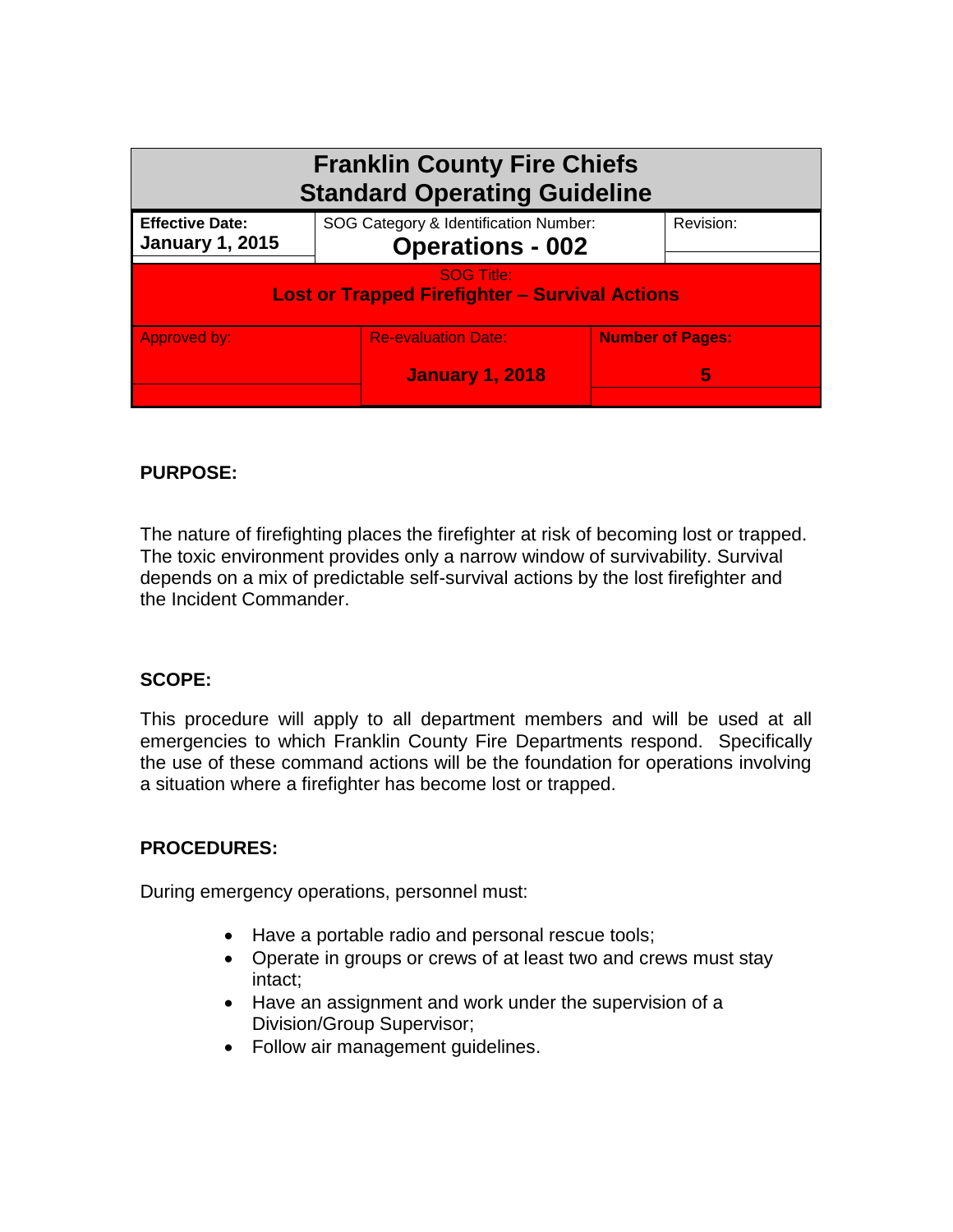The following are basic guidelines for firefighters to follow if they become lost or trapped.

# **Call for help immediately**

Firefighters who find themselves lost/trapped must immediately use "**MAYDAY"**  to announce their situation while they continue to attempt to find a way out. **EXPECT COMMAND TO CLEAR THE CHANNEL OF ALL OTHER RADIO COMMUNICATIONS** Firefighters shall not delay notification of distress. Notifications must occur as soon as the firefighter **THINKS** he or she is in trouble. The acronym **LIPS** is used to provide information that will assist in rescuing the firefighter:

| L- I         | Location -              | Advise command of your location                 |
|--------------|-------------------------|-------------------------------------------------|
| $\mathbf{F}$ | <b>Identification -</b> | Give your Name & Department                     |
| <b>P</b> -   | <b>Problem -</b>        | Low on air, lost, trapped, entangled etc.       |
| S-           | <b>Survival -</b>       | Start self rescue and survival skills (ACTIVATE |
| PASS)        |                         |                                                 |

### **Other radio channel**

If a lost firefighter cannot contact command, Safety, or other units on the assigned simplex tactical channel, the firefighter should transition to an appropriate repeated, simulcast frequency to attempt contact and declare an emergency. While the primary radio channel is preferred, it is important to find any channel that works.

# **Activate PASS Device**

As soon as a firefighter recognizes he/she is lost, trapped, or injured, the **PASS**  device must be manually activated to sound the audible tone. The device must remain on until rescued. If the device interferes with the lost firefighter(s) communicating critical radio messages to the incident commander or rescuers, the device may be turned off temporarily. Once messages are completed, the device must again be manually activated.

# **Crew stays together**

Members that separate from each other make it difficult for rescuers to find all firefighters. Crews that stay intact enhance the chances for **ALL** to be rescued and allows for easier, more efficient extrication.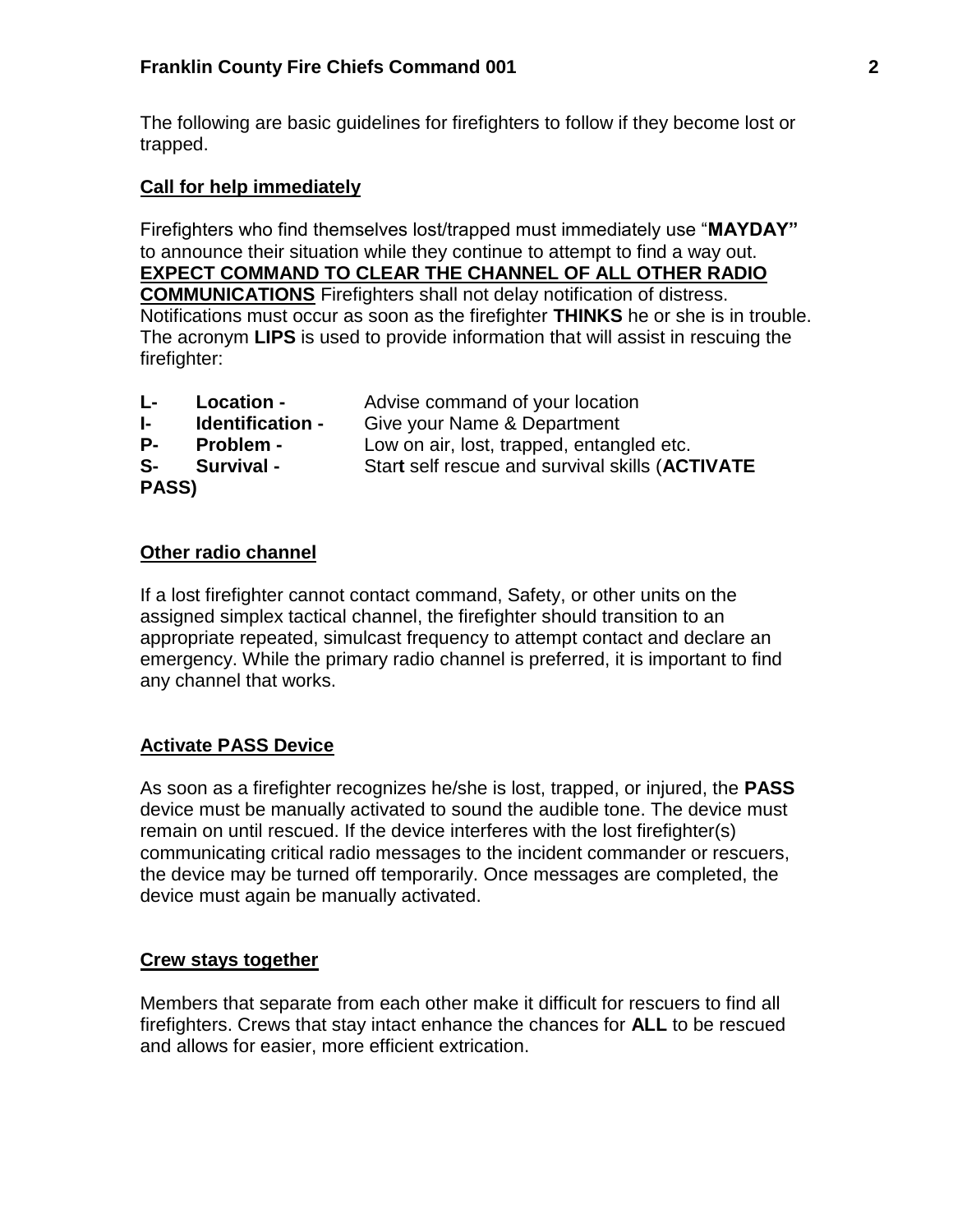#### **Follow the hoseline or lifeline out**

Crew members should stay with a hose line (or lifeline) and follow it out whenever possible. The hose line should always be treated as a safety line to the outside. Where a lifeline ropes are in use, follow the lifeline to the exterior.

#### **Search for an exit**

A lost firefighter should always attempt to get out of the building by whatever means possible. Where doors, windows, or other egress is not available, firefighters should next attempt to reach an exterior wall. Once at the wall he/she will be able to search for doorways, windows, and hallways which generally lead to the outside. Rescuers will first search hallways, around walls and around windows and doors, before sweeping large interior areas. For this reason, firefighters must avoid large open spaces. Getting to one of these areas; exterior wall, by windows, or doors increase the chances of being rescued early. These actions also provide predictable activities that will aid rescuers.

#### **Retreat to a safe refuge**

Where the firefighter cannot find a way out, but there is a safe refuge (protective room or floor) away from the fire that the firefighter can retreat to, he/she should take advantage of this location. The rescuers should be advised of the location by whatever means possible.

#### **Stay calm and conserve air**

A conscious effort must be made by the lost, trapped or injured firefighter to control breathing. Unnecessary talking or physical activity must be ceased, unless absolutely needed. Firefighters must control and pace their physical exertion activities in order to extend their SCBA air supply.

#### **Horizontal position**

If a firefighter cannot get out, he/she should assume a horizontal position on the floor that maximizes the audible effects of the pass device. The firefighter should attempt to take this position at an exterior wall, doorway or hallway that maximizes quick discovery by rescue crews.